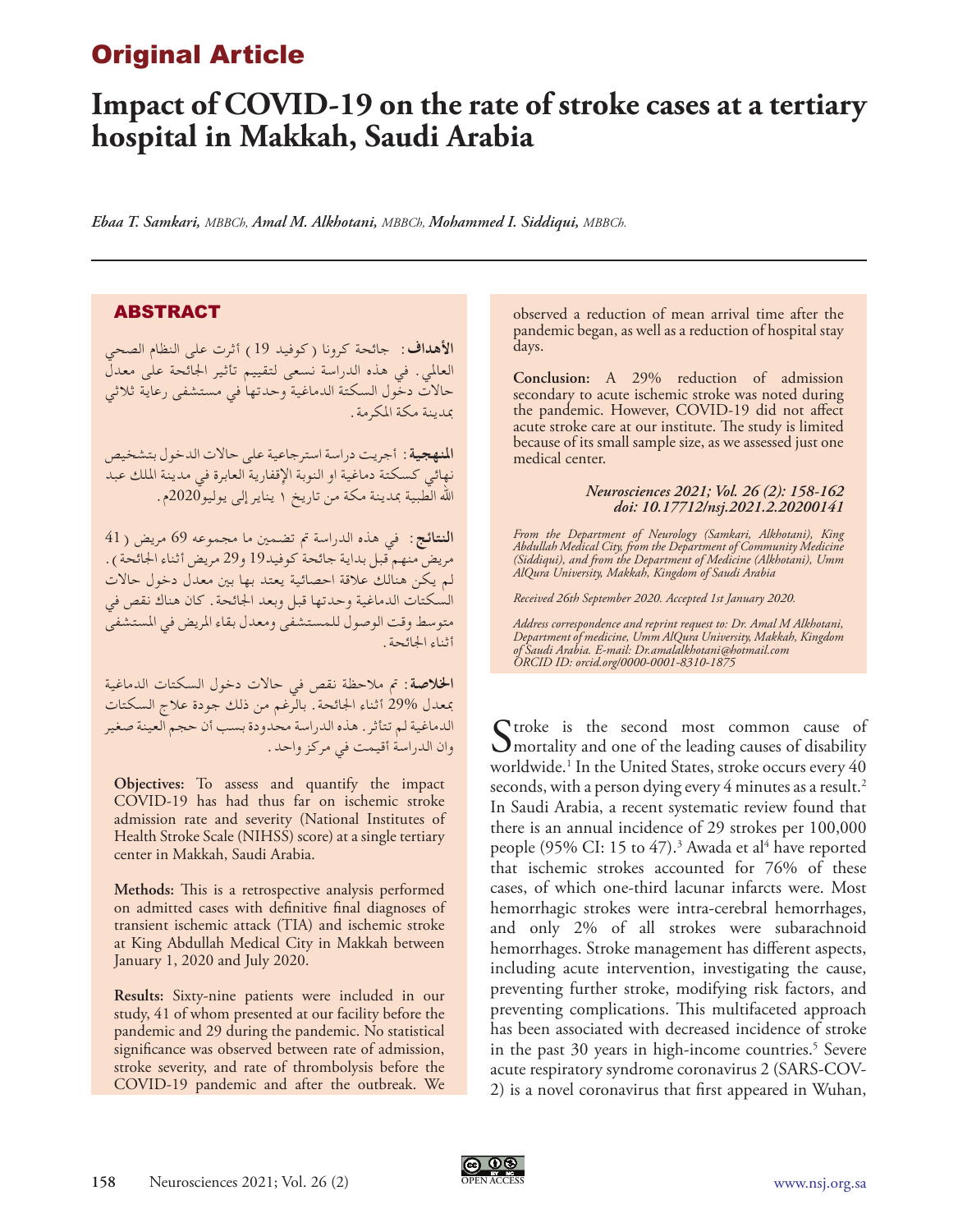China in December 2019. This virus is responsible for the COVID-19 pandemic, which has thus far seen more than 15 million cases and more than 600,000 deaths globally.6 Because of the disease's high infection rate and mortality, many governments imposed or continue to impose different protective measures to slow the transmission of the disease and to prevent cases from overwhelming health care systems. Regulations have included school shutdowns, social distancing, the compulsory wearing of masks in public places, and partial or complete local and/or national lockdowns.

The first officially reported case in Saudi Arabia was on March 2, 2020, and a partial lockdown started on March 23 of the same year. The number of cases in Makkah have increased dramatically since then, so the Ministry of Health imposed more restrictions, including a complete lockdown except for those in need of emergency medical care.7

King Abdullah Medical City is the largest and only tertiary hospital in Makkah, and the only one that can perform mechanical thrombectomy (MT). As such, it is considered to be a comprehensive stroke center, one that serves a large population in Makkah and the surrounding area. In this study, we aim to assess and quantify the impact of COVID-19 on the admission rate and severity (National Institutes of Health Stroke Scale score; NIHSS) of ischemic stroke at this single tertiary center in Makkah.

Methods. *Study design and population.* This is a retrospective analysis performed between January 1, 2020 and July 31, 2020 on admitted cases with definitive final diagnoses of transient ischemic attack (TIA) and ischemic stroke at King Abdullah Medical City in Makkah. Hemorrhagic strokes were excluded. We divided cases into 2 groups based on admission, with one group presenting before the start of lockdown and social distancing measures on March 23, 2020, and the other group presenting on or after this date. Evaluation of the number and severity of stroke cases were compared between the 2 groups.

*Sampling technique and sample size.* We used a nonprobability consecutive sampling technique, as expected cases were low in number due to low prevalence of

**Disclosure**. Authors have no conflict of interests, and the work was not supported or funded by any drug company.

stroke rate. Only 69 patients fulfilled the definitive final diagnosis of TIA and ischemic stroke.

*Data collection.* Data were collected from the admission registry of the neuroscience center, and included a patient's demographic features, date of presentation, time of onset to presentation, stroke type, NIHSS, duration of admission, intensive care unit (ICU) admission and duration, and TPA and intervention. The collected data were recorded on an Excel sheet.

*Statistical analysis.* Data analysis was performed using SPSS (Statistical Package for the Social Sciences) version 23. Categorical variables were described using their absolute frequencies and percentages. To compare the proportion of categorical data, we used the chi square test and Fisher exact test when appropriate. Student t test of independence was used to compare the numerical data. The confidence interval was set at 95% and the level of statistical significance was set at 5% (*p*<0.05). Difference was deemed highly significant if *p*≤0.01.

*Ethical considerations.* Ethical approval was obtained from King Abdullah Medical City's Ethics and Research Committee, and consent was waived because the study is a retrospective chart review.

Results. **Table 1** shows patient demographic data. Sixty-nine patients met the inclusion criteria, with 40 presenting before and 29 presenting on or after March 23, 2020. Forty-four were male and 25 were female, and the mean ages for these groups were 61.27 and 60.86 years, respectively. However, there was no statistically significant difference of the age variable when looking at patients in the 2 groups. The majority of our cases were Saudi patients (50 individuals overall; 73%), although this figure reduced from 30 before to 20 patients on and after March 23, but did not reach statistical significance.

The number of female admissions reduced significantly from 20 before to 5 on and after March 23, and there was a highly significant difference between pre- and post-COVID-19 admissions (*p*=0.01). There was a reduction in total admissions of acute ischemic stroke after the lockdown in comparison with the period beforehand (29 to 40). However, this drop was not statistically significant. Table 2 shows the clinical characteristics of stroke pre- and post-March 23. There are no significant changes in the type and/or severity of stroke, mean NIHSS, rate of thrombolysis, and performance of MT. The number of ICU admissions and duration of admission were not affected by the lockdown situation.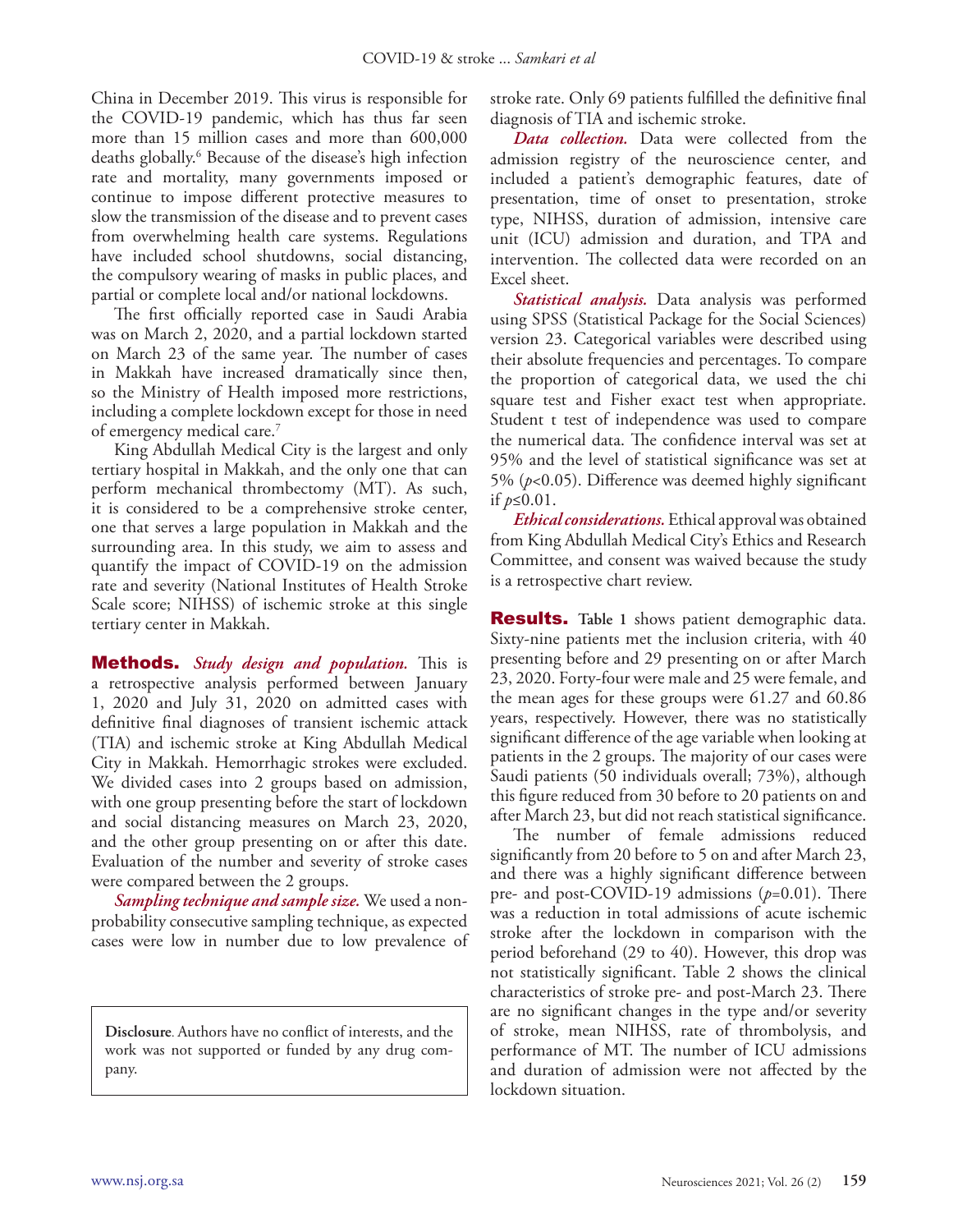**Discussion.** The COVID-19 pandemic has had a major impact on health care systems worldwide. The disease has led to an increase in the number of acute respiratory cases presenting at hospitals and eventually ICUs, and has also affected the admissions and care of other diseases. Most countries adopted some form of curfew or lockdown, as well as preventive measures to reduce the burden of the disease. Such measures have affected the level of care patients with other acute cases have received during the pandemic. $8.9$  A study of 65 academic and community hospitals across the United States compared acute stroke and acute coronary syndrome (ACS) admissions from March 2020 with data from before the COVID-19 outbreak. Stroke or ACS hospitalizations in March 2020 decreased by 17.6% and 25.7% relative to March 2019 and March 2018, respectively. In March 2020, thrombolysis admissions decreased by 3.3%, while MT performance increased by 18.8%.<sup>10</sup> These changes are likely related to the decrease in seeking medical advice for patients with acute stroke and ACS.

Another study from Brazil showed a decrease in total stroke admissions by 36.4% when compared with the same period in 2019. Significant reductions in admission were observed in relation to transient, mild, and moderate stroke,<sup>11</sup> yet no difference was observed in admissions for severe stroke (NIHSS >8), intraparenchymal hemorrhage, and subarachnoid hemorrhage. Several other studies from different countries have demonstrated a similar effect of the COVID-19 pandemic on the admission rate for acute stroke.1,8,11-21

Our study compared admissions before the COVID-19 outbreak (41 admissions) with those that occurred during the pandemic (29 admissions), thus noting a reduction in total admission of acute ischemic stroke between the 2 periods. We had a 29% reduction of total acute ischemic stroke admissions during the

Table 1 - Demographic data of patients admitted at King Abdullah Hospital, Makkah.

|               | Before march 23<br>$N=40$ | After march 23<br>$N=29$ |
|---------------|---------------------------|--------------------------|
|               | n(%)                      |                          |
| Age mean(IQR) | $61.27(23-85)$            |                          |
| Gender        |                           |                          |
| Male          | 21(51)                    | 23(79)                   |
| Female        | 20(49)                    |                          |
| Nationality   |                           |                          |
| saudi         | 30(73)                    | 20(68)                   |
| Non Saudi     | 11(27)                    | 8(32)                    |

pandemic, although this was not statistically significant because of the small sample size in the current study. There were no significant differences in the admission rate for TIA, or minor or major stroke between the preand post-COVID-19 periods. As a tertiary care center in Makkah, our facility's emergency room is restricted to eligible patients and those referred from other hospitals in the region. Our data show a reduction in such referrals

Table 2 - Clinical characteristic of stroke patients. mean±SD.

| Characteristic                | Before march<br>23<br>n=41 | After<br>march 23<br>$n=29$ |
|-------------------------------|----------------------------|-----------------------------|
|                               | $n\left(\%\right)$         |                             |
| Type of stroke N              |                            |                             |
| <b>TIA</b>                    | 3                          | 1                           |
| minor stroke NIHSS<4          | 13                         | 8                           |
| moderate strokes NIHSS 5-8    | 7                          | 8                           |
| severe stroke NIHSS>8         | 18                         | 11                          |
| Likelihood ratio              | 1.558                      |                             |
| P-value                       | 0.669                      |                             |
| <b>NIHSS</b>                  | $9.1 \pm 7.7$              | $9.0 \pm 6.9$               |
| $P$ -value                    | 0.953                      |                             |
| Stroke onset before 4.5 hrs   | 12(29)                     | 10(34.5)                    |
| Likelihood ratio              | 0.0317                     |                             |
| P-value                       | 0.574                      |                             |
| Hours from onset to arrival   | $21.9 \pm 38$              | $8.0 \pm 8.2$               |
| $P$ -value                    | 0.032                      |                             |
| Source                        |                            |                             |
| ER                            | 29                         | 24                          |
| Referral N                    | 12                         | 4                           |
| Likelihood ratio              | 2.194                      |                             |
| P-value                       | 0.139                      |                             |
| Thrombolysis N                |                            |                             |
| Yes                           | 34                         | 21                          |
| no                            | 7                          | 7                           |
| Likelihood                    | 0.036                      |                             |
| $P$ -value                    | 0.85                       |                             |
| Admission duration/days       | $14.8 \pm 26$              | $9.7 \pm 14.9$              |
| P-value                       | 0.311                      |                             |
| <b>ICU</b> admission N        |                            |                             |
| Yes                           | 18                         | 12                          |
| $\rm No$                      | 23                         | 16                          |
| Likelihood                    | 0.007                      |                             |
| P-value                       | 0.931                      |                             |
| ICU admissions duration /days | $11.1 \pm 14$              | $9.7 \pm 14.8$              |
| $P$ -value                    | 0.266                      |                             |
| Death N                       | $\mathfrak{Z}$             | 3                           |
| Likelihood ratio              | 0.238                      |                             |
| P-value                       | 0.626                      |                             |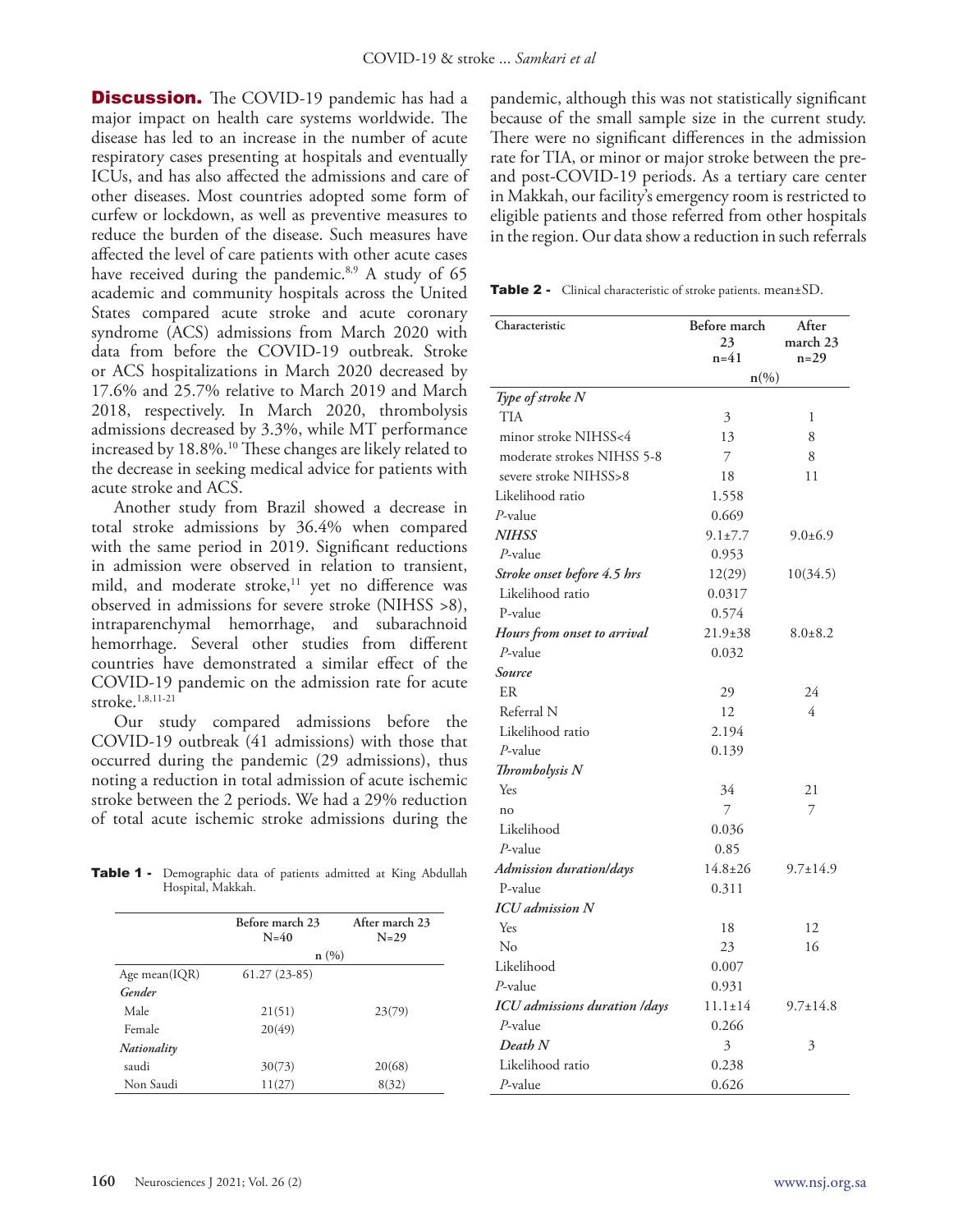for acute stroke (from 12 to 4), which indicates the reduction of acute stroke cases seen in other hospitals that have more availability to treat acutely sick patients. The results might have been different if the study was carried out at other hospitals more directly affected by the COVID-19 pandemic.

In our study, there was no significant change in the number of cases that received thrombolysis or MT. An interesting finding was that prior to the COVID-19 pandemic, the mean duration of symptoms before arrival at hospital was 21.9 hours, whereas during the pandemic it had reduced to 8 hours (*p*=0.032). This may be related to more utilization of Red Crescent during the curfew time. During this period, patients required a permit to leave their homes, which prompted more utilization of the emergency services. Another possibility is the wider use of telemedicine and the availability of a hot line to answer patients' queries, which led to solutions without requiring individuals to attend medical facilities in order to gain medical advice for acute stroke patients. Our results deviate from those of Böjti et al,<sup>12</sup> who observed a significant delay in the arrival time of patients suffering from acute stroke. In their study, they observed a 13% increase of patients arriving after 24 hours.12 This effect was also seen in a study conducted in Hong Kong, which showed a prolongation of time of onset to emergency room arrival.22 Another interesting yet not statistically significant point is the duration of admissions, which we observed to be 5 days shorter during the pandemic. This is likely because the chronic case load lessened during this time, facilitating the work up for admitted cases and resulting in quicker access to radiology and cardiac investigations.

COVID-19 has not only affected the rate of acute stroke admission but also the pathway and the chain of management of acute stroke. A study from Italy during the nation's lockdown showed a significant increase in onset-to-door time (median=387 vs 161 min, *p*=0.001), with thrombolysis (7 vs 13, *p*=0.033) and a significant increase in door-to-groin time noted (median=120 vs 93 min, *p*=0.048).<sup>23</sup> Another study from France showed 21% reduction of MT since the start of the pandemic (0.79; [95%CI, 0.76-0.82]; *p*<0.001), with significant increase observed between imaging-to-groin time (mean 144.9±SD 86.8 mins versus 126.2±70.9; *p*<0.001 in  $2019$ .<sup>24</sup> A study from New York City found longer median door-to-head CT times (16 vs 12 min; *p*=0.05), as well as longer door-to-groin puncture times (79.5 vs. 71 min, *p*=0.06). However, time to thrombolysis (36 vs 35 min; *p*=0.83), door-to-reperfusion times (103 vs 97

min, *p*=0.18), and defect-free care (95.2% vs 94.7%;  $p=0.84$ ) were similar in the before and during pandemic groups.25 We did not look at this particular point in our study.

*Study limitations.* The main limitation of our study is its small sample size, as the research took place at one medical facility, King Abdullah Medical City. In order to understand better the effects of the COVID-19 pandemic on stroke admission, it would be beneficial to recruit more centers and evaluate larger sample data in future studies.

In conclusion, our study showed a reduction of stroke admission during the pandemic. However, we did not observe any major impact of COVID-19 on the care of active acute stroke cases. Of interest, patients arrived at the emergency room more rapidly after the onset of acute stroke during the pandemic, and admission duration was shorter.

#### References

- 1. Hoyer C, Ebert A, Huttner HB, Puetz V, Kallmünzer B, Barlinn K, et al. Acute Stroke in Times of the COVID-19 Pandemic: A Multicenter Study. *Stroke* 2020; 51: 2224-2227.
- 2. Benjamin EJ, Blaha MJ, Chiuve SE, Cushman M, Das SR, Deo R, et al. Heart Disease and Stroke Statistics-2017 Update: A Report From the American Heart Association. *Circulation*  2017; 135: e146-e603.
- 3. Alqahtani BA, Alenazi AM, Hoover JC, Alshehri MM, Alghamdi MS, Osailan AM, et al. Incidence of stroke among Saudi population: a systematic review and meta-analysis. *Neurol Sci* 2020.
- 4. Awada A, al Rajeh S. The Saudi Stroke Data Bank. Analysis of the first 1000 cases. *Acta Neurol Scand* 1999; 100: 265-269.
- 5. Katan M, Luft A. Global Burden of Stroke. *Semin Neurol*  2018; 38: 208-211.
- 6. Dong E, Du H, Gardner L. An interactive web-based dashboard to track COVID-19 in real time. *Lancet Infect Dis* 2020; 20: 533-534.
- 7. Agency, SP. 2020; Available from: https://www.spa.gov. sa/2051223.
- 8. Bersano A, Kraemer M, Touzé E, Weber R, Alamowitch S, Sibon I, et al. Stroke care during the COVID-19 pandemic: experience from three large European countries. *Eur J Neurol*  2020.
- 9. Schwarz V, Mahfoud F, Lauder L, Reith W, Behnke S, Smola S, et al. Decline of emergency admissions for cardiovascular and cerebrovascular events after the outbreak of COVID-19. *Clin Res Cardiol* 2020: 1-7.
- 10. de Havenon A, Ney J, Callaghan B, Delic A, Hohmann S, Shippey E, et al. A Rapid Decrease in Stroke, Acute Coronary Syndrome, and Corresponding Interventions at 65 United States Hospitals Following Emergence of COVID-19. *medRxiv*  2020.
- 11. Diegoli H, Magalhães PSC, Martins SCO, Moro CHC, França PHC, Safanelli J, et al. Decrease in Hospital Admissions for Transient Ischemic Attack, Mild, and Moderate Stroke During the COVID-19 Era. *Stroke* 2020; 51: 2315-2321.